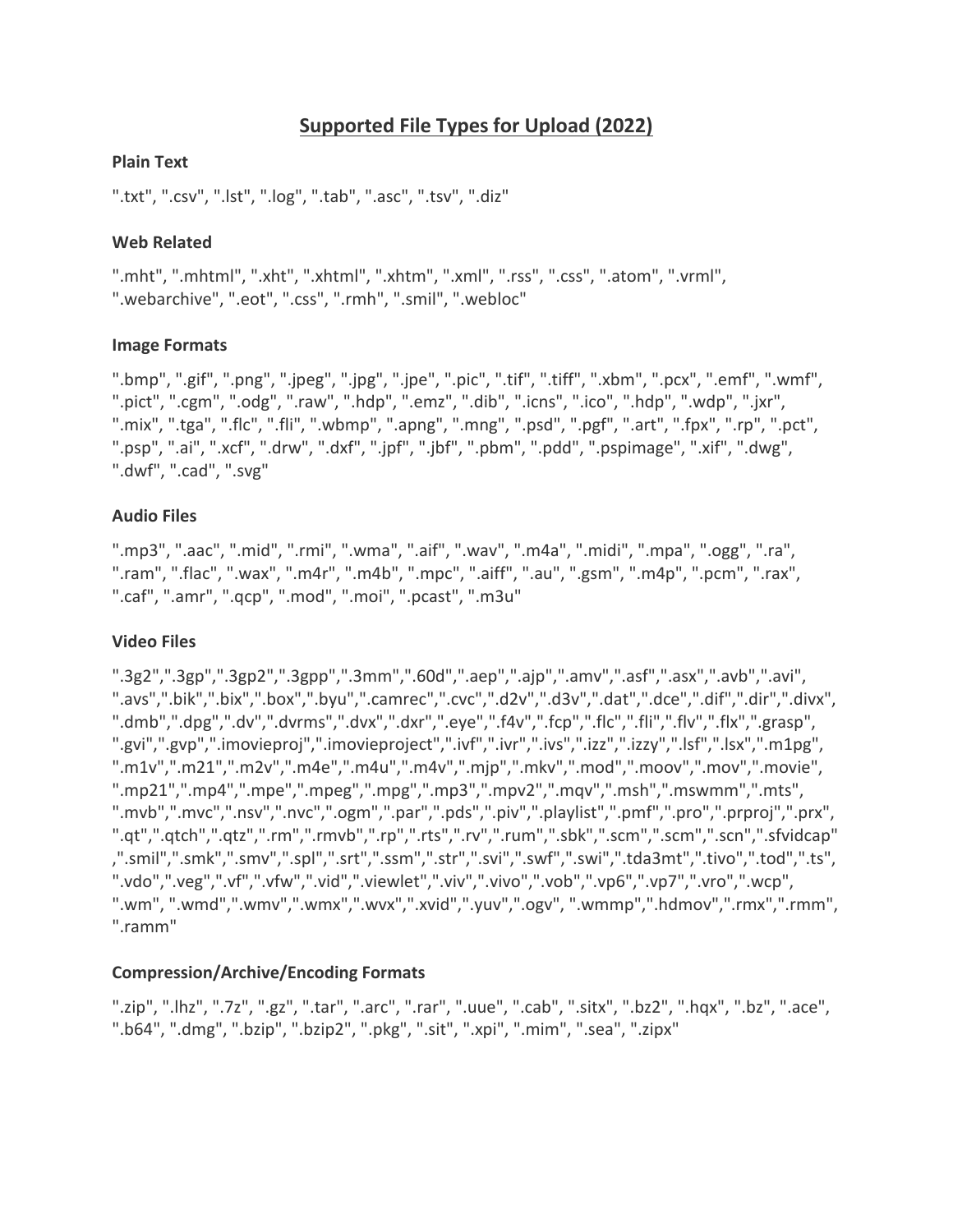#### **Print Document Format**

".pdf", ".xps", ".eps", ".ps"

#### **Publishing (Quark Xpress, MS Publisher, PrintShop, Adobe InDesign)**

".pdp", ".pmd", ".p65", ".pub", ".qxd", ".qxp", ".indd"

#### **Office Pre-2007 (or Unchanged) File Extensions**

".doc", ".dot", ".pps", ".ppt", ".pot", ".xls", ".xlt", ".wbk", ".mdb", ".msg", ".vsd", ".mix", ".vcf", ".pst", ".ics", ".vsc", ".odb", ".wab", ".rtf", ".wri", ".mde", ".xlv", ".xlm", ".xlk", ".xlw", ".xlc", ".xld", ".xlb", ".adp", ".gra", ".dex", ".eml", ".dap", ".ost", ".oft", ".one", ".onepkg", ".backup", ".xsn", ".xsf", ".xtp", ".snp", ".opx", ".ade", ".fphtml", ".fpweb", ".pothtml", ".ppthtml", ".pubhtml", ".pubmhtml", ".xlshtml", ".xlsmhtml", ".xlthtml"

#### **Office 2007+ File Extensions**

".docx", ".docm", ".dotx", ".dotm", ".xlsx", ".xlsm", ".xltx", ".xltm", ".xlsb", ".xlam", ".pptx", ".pptm", ".potx", ".potm", ".ppam", ".ppsx", ".ppsm", ".accdb", ".accde", ".accdt", ".accdr", ".accfl", ".crtx", ".thmx"

### **Other Office Formats (Apple Keynote/Pages/Numbers, ClarisWorks, OpenOffice, StarOffice, Microsoft Works, Lotus 1-2-3, etc.)**

".pages", ".wpd", ".wps", ".odf", ".ods", ".odx", ".sxi", ".sxc", ".stc", ".key", ".knt", ".kth", ".cwk", ".emlx", ".123", ".numbers", ".oth", ".wk3", ".wk1", ".dbf", ".db", ".tex", ".fm", ".fm2", ".fm3", ".fm5", ".fmp", ".fp", ".fp3", ".dif", ".fp5", ".fp7", ".fpt", ".fhtml", ".ical", ".gnumeric", ".sdf", ".xg0", ".xg1", ".xg2", ".xg3", ".xg4", ".snapfireshow", ".abw", ".zabw", ".awt", ".abx"

#### **Google**

".gg", ".kml", ".kmz"

#### **ESRI ArcGIS**

".mxd", ".pmf", ".sbx"

#### **Fonts**

```
".otf", ".ttf", ".fon", ".fnt", ".ofm"
```
#### **E-Books**

".lit", ".prc", ".tpz", ".tr", ".mobi", ".aeh", ".azw", ".azw1", ".osis", ".lrx", ".lrf"

#### **Security (Certificates, VPN, etc)**

".p7b", ".pfx", ".pcf